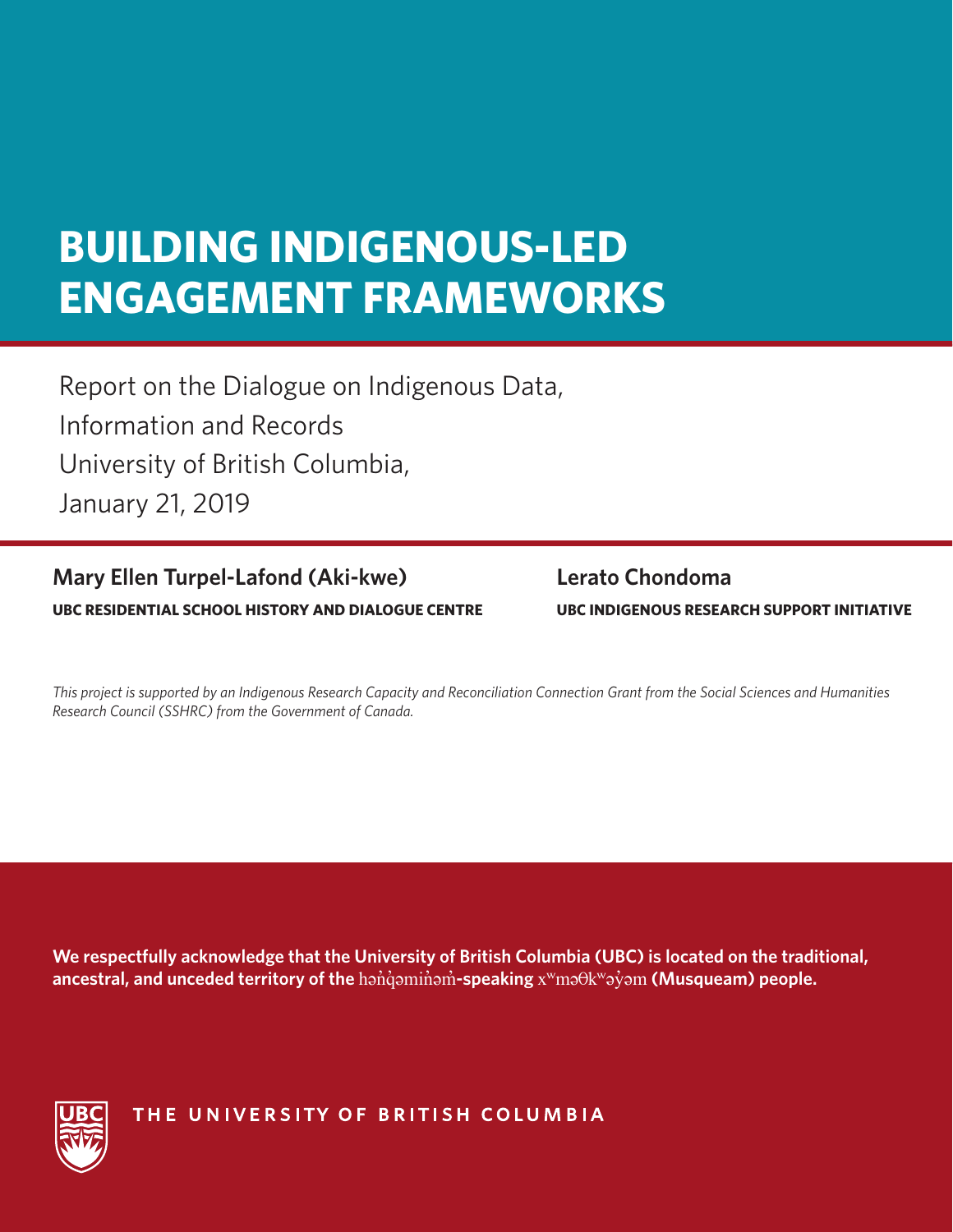## **About the Residential School History & Dialogue Centre**

The Residential School History & Dialogue Centre (RSHDC) is located on the traditional, ancestral, and unceded territory of the hanqvaminam speaking x<sup>w</sup>maθk<sup>w</sup>ay̓am (Musqueam) people. With a mandate to support access to Residential School records for Survivors, their families, and communities, the RSHDC works to generate inclusive dialogue that is transparent and trauma-informed. This approach to dialogue is essential to the Centre's work building on information practices, research, and education around Residential Schools and related systems. With a framework that privileges respectful, equitable, and Indigenous-informed access to records and information, the RSHDC is developing digital systems and spaces of inquiry to model a new platform for information stewardship.

### **About the Indigenous Research Support Initiative**

The Indigenous Research Support Initiative (IRSI) at UBC is based on the premise that more effective research and greater mutual understanding can be developed from identifying, developing, and supporting research practices that proceed from respectful relations between researchers and Indigenous communities. IRSI provides professional support and services to Indigenous communities and university researchers to undertake collaborative projects based on community-led interests, reciprocal relationships and principles of mutual accountability.

## **About Gwen Phillips and the BC First Nations Data Governance Initiative (BCFNDGI)**

Gwen Phillips is currently championing the BCFNDGI, a tripartite government initiative (federal, provincial and First Nations governments) with a key objective being timely access to quality data to plan, manage and account for investments and outcomes associated with First Nations well-being. A collaborative partnership is being developed between the BCFNDGI and IRSI, the purpose of which is to implement a collaborative provincial strategy to increase First Nations' capacity in data governance, surveillance and research to support First Nations in their Community Development and Nation Rebuilding activities.

Thank you to the collaborators on this SSHRC grant: David Alexander, Steve Cundy, Roshan Danesh, Sarah Dupont, Charles Grant, Erica Hernandez-Read, Kim Lawson, Sheryl Lightfoot, Tricia Logan, Lisa Nathan, Gitta Oldendorff, Amy Perreault, Gwen Phillips, Elizabeth Shaffer, Ann Stevenson, Emma Wright

In addition to the collaborators mentioned, the following people have also contributed to the development of this paper: Helen Burt, Leslie Bonshor, Fran Hunt-Jinnouchi and Leona Sparrow.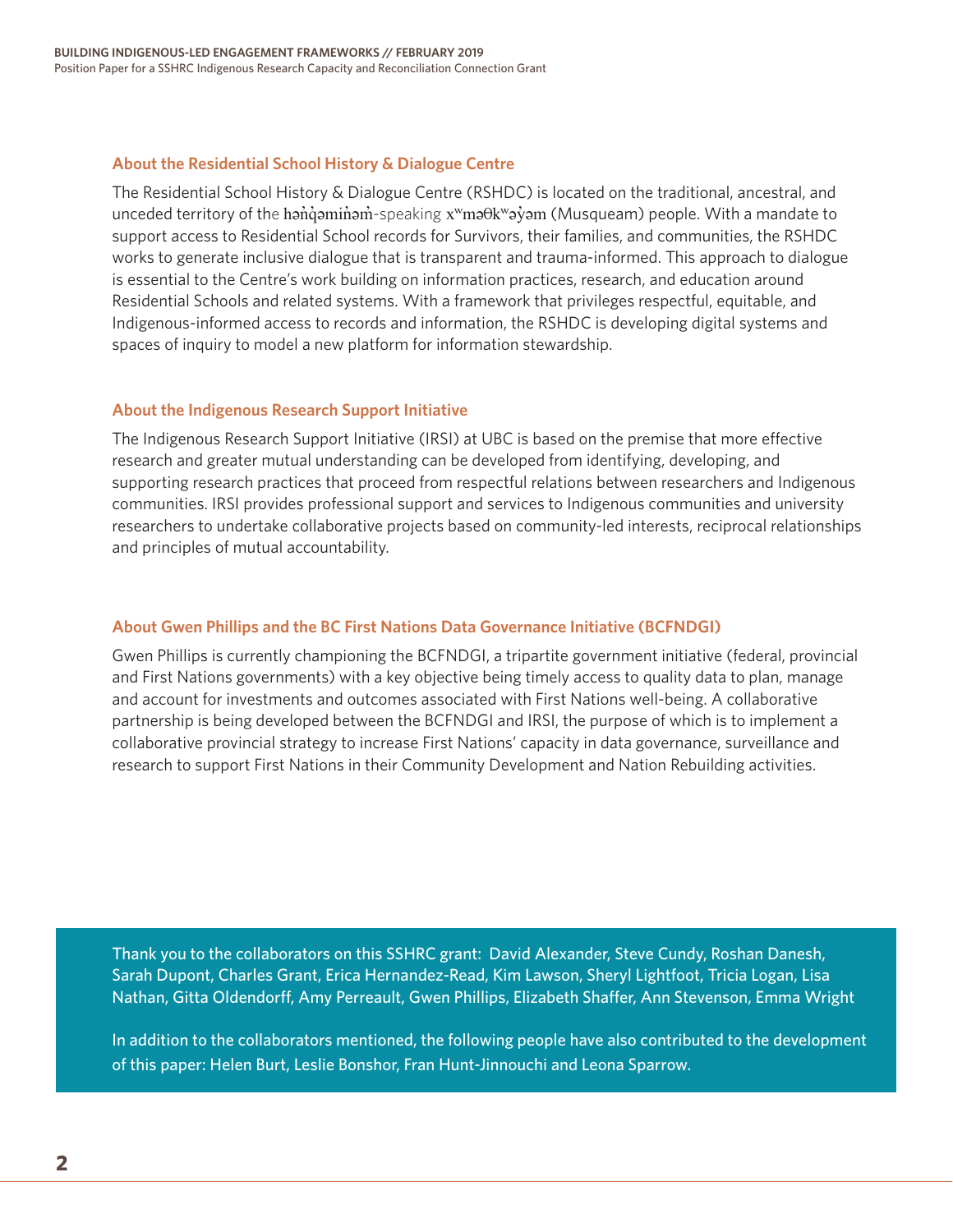# **Executive Summary**

Increasingly, Indigenous communities around the world are reclaiming the Indigenous data, information and records that have been constructed about them (e.g. Anderson 2005). Indigenous data sovereignty, information governance and records repatriation are directly associated with increased self-determination and assertion of rights and freedoms for many Indigenous Nations. Historically, Indigenous communities have been separated and displaced from archival documentation and materials relating to history, culture, language, songs, lands, resources, heritage and communities (e.g. Fourmile 1989; Anderson 2005; Gardiner and Thorpe 2014). These practices have resulted in governments, academic researchers and churches creating, collecting and governing the large amounts of information about Indigenous people and their cultures that are held in archives and libraries (e.g. Anderson 2005; Nakata and Langton 2005, 13; Callison, Roy, LeCheminant 2016).

The Residential School History and Dialogue Centre (RSHDC), the Indigenous Research Support Initiative (IRSI) at UBC, and Gwen Phillips as regional champion of the BC First Nations Data Governance Initiative, are collaborating to address and prevent some of these issues in university research and in the use of Residential School materials. Part of this collaboration is a dialogue series focused on engaging academic and community collaborators around issues of data, information and records to ensure that policies, practices, systems and protocols are collaboratively developed with Indigenous community partners. At the heart of this dialogue series is a call to change the culture around Indigenous data, information and records. The goal is for these dialogues to develop a model of engagement that is collaboratively and iteratively developed and tested for Indigenous data, information and records housed at UBC, the RSHDC, and beyond.

The first dialogue was held January 21 at UBC and brought together nearly 70 Indigenous and non-Indigenous experts, researchers, community members and practitioners working directly on matters related to Indigenous information, records management and collection, as well as Indigenous research.

Throughout the dialogue, participants provided guidance about what is required at this moment for institutions to relearn how to engage with Survivors, Indigenous Peoples and Nations regarding Indigenous data, information and records. Institutions must be willing to demonstrate that they are serious, and are doing the internal work necessary to transition out of past and colonial patterns. In addition to identifying key principles and practices for engagement, this guidance has provided a foundation for re-conceptualizing the design of the future steps and phases for RSHDC and IRSI. Seven foundational themes emerged from discussions at the dialogue, these serve as the basis for future engagement and dialogues. These themes are integral in the development of SSHRC's Strategic Plan on engagement and partnership, particularly in fostering mutually respectful relationships. These themes should form the basis for organizations like RSHDC, IRSI and SSHRC to partner with Indigenous Peoples.

Future reports, developed in co-operation and collaboration with additional partners, will identify approaches to engagement as they evolve through an Indigenous-led process.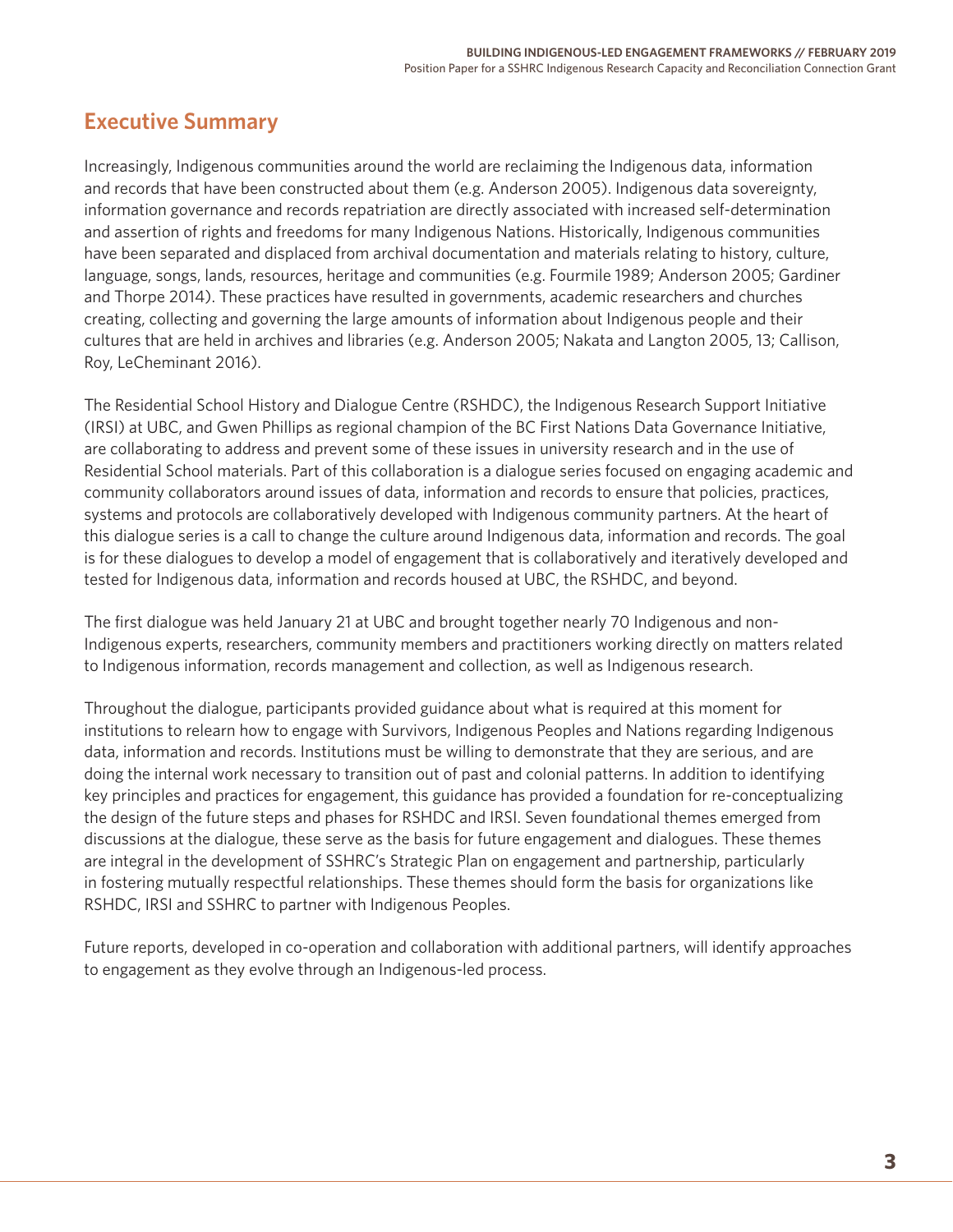# **Background and Context**

### Key definitions

The phrase "Indigenous data, information, and records" appears throughout this document. These terms are not neutrally defined and can be interpreted in a variety of ways. In order to provide context, we have provided definitions of each of these components from library, archival and information studies literature.

• "Data" refers to a tangible or electronic record of raw information (measurements, statistics or information in numerical form that can be digitally transmitted or processed) used as a basis for reasoning, discussion, or calculation and must be processed or analyzed to be meaningful.

• "Research data" refers to data that are used as primary sources to support technical or scientific enquiry, research, scholarship, or artistic activity, and that are used as evidence in the research process and/or are commonly accepted in the research community as necessary to validate research findings and results. Research data may include experimental data, observational data, operational data, third-party data, public sector data, monitoring data, processed data or re-purposed data.

• "Information" refers to the analysis, collection, classification, manipulation, storage, retrieval, movement and dissemination of information.

- "Records" refers to any recorded information made or received by an organization.
- Indigenous data, information and records can include all of the above, and be both by, and about, Indigenous Peoples.

The control, management, collection, and use of information has been and continues to be a central force in structuring relations between peoples. Historically, Indigenous communities have been separated and displaced from information, documentation and materials relating to their own history, culture, language, songs, lands, resources, heritage and communities (e.g. Fourmile 1989; Anderson 2005; Gardiner and Thorpe 2014). Colonial governments attempted to sever long-standing Indigenous systems of knowledge-generation, transmission and governance, while imposing Eurocentric norms and values regarding information. The impact of this reality remains tangible in Canada, and Indigenous Peoples are still dealing with the effects of this today.

Governments, organizations and experts have used, and continue to use, information as a weapon by taking, acquiring, distorting, withholding and mis-using Indigenous knowledge (collective knowledge, cultural, artistic, spiritual resources). Modes of research with and about Indigenous Peoples have often been laden with biased goals and assumptions, including being produced and used to support systems of oppression, and creating destructive laws, policies and practices.

Indigenous advocacy and action has brought us to a moment of significant transition and possibility for change. The long-standing and highly problematic norms, structures and processes controlling Indigenous data, information and records are being rejected more often. Increasingly, Indigenous communities around the world are reclaiming their Indigenous data and records that have been constructed about them (e.g. Anderson 2005). Indigenous data sovereignty, information governance and records repatriation are directly associated with increased self-determination and assertion of rights and freedoms for many Indigenous Nations. Developments such as the adoption of the *United Nations Declaration on the Rights of Indigenous Peoples* (UNDRIP), which expresses and confirms fundamental Indigenous human rights standards, and the work of the Truth and Reconciliation Commission (TRC), which highlighted the critical need for Survivor-centred approaches as part of achieving justice for Indigenous Peoples, are leading to transitional shifts and inspiring change.

Institutions of learning have an important role to play in this moment of transition. Foundational understandings and practices regarding Indigenous data, information and records must be transformed, by building methods and modalities grounded in recognition and respect of the inherent rights of Indigenous Peoples, and their distinct worldviews, cultures, societies, laws and governments. This work presents both an opportunity and imperative for institutions to build a proper framework for the management, collection, use and governance of Indigenous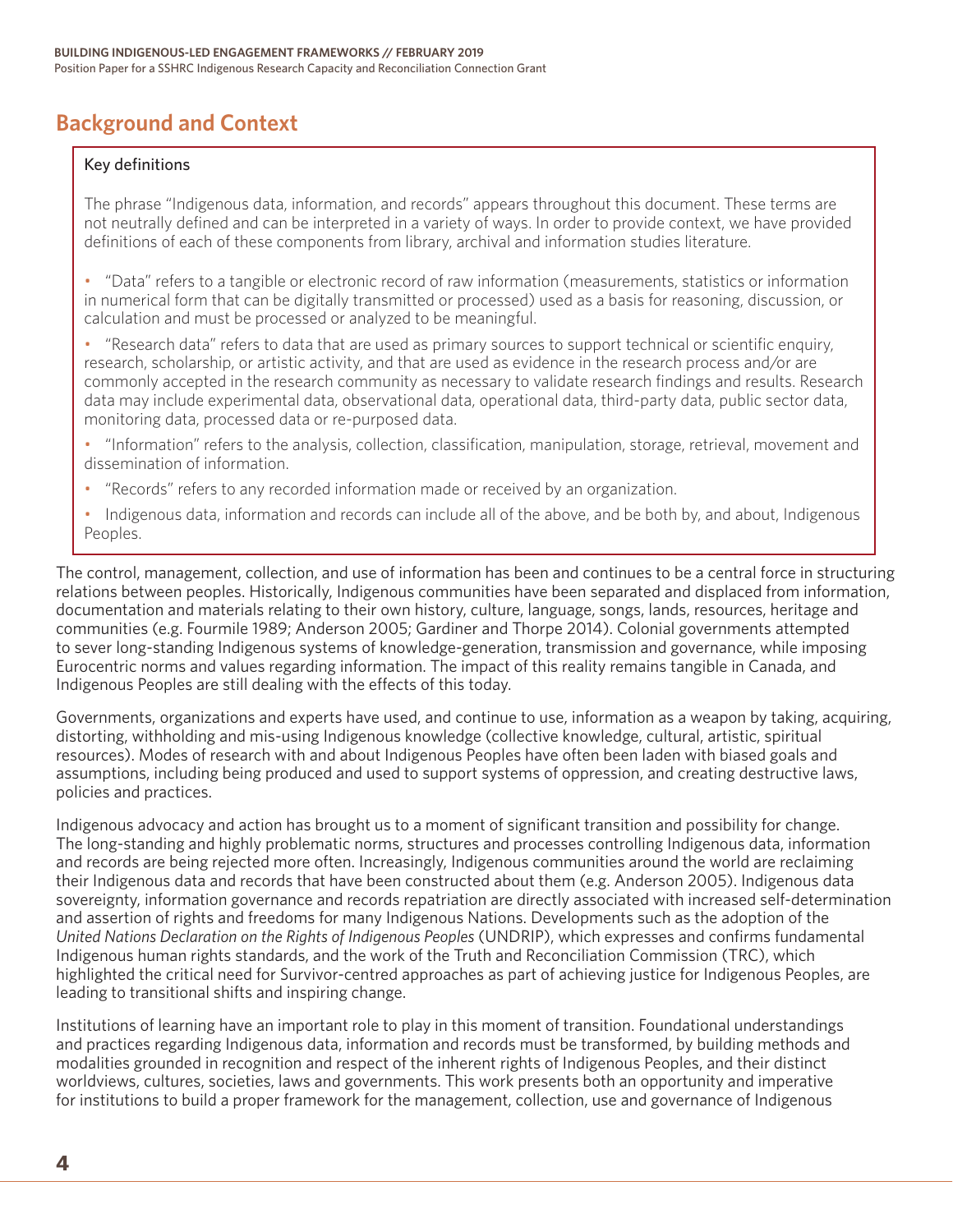data, information and records. This framework must be Indigenous-led, grounded in respectful Nation-to-Nation relationships, and respect collective sovereignty and individual autonomy.

The RSHDC and IRSI are collaborating on a process to change the cultures of Indigenous data, information and records management practices connected to their work at UBC, to support the necessary foundational shifts in attitude and approach within and amongst institutions of learning. IRSI is also collaborating with the BC First Nations Data Governance Initiative and other UBC partners to develop a path forward for developing institutional policy, standards and protocols for Indigenous research data management. For the RSHDC, these practices affect records and information from and about Residential Schools—from whether they are collected to how they are accessed or used in educational materials. For IRSI, these practices affect data collected in research, records created by researchers, and information disseminated through research and research results. Given the extent of extractive research and the challenges around Residential School records, ensuring that Indigenous knowledge and cultural protocols are privileged in this process is key. Indigenous participation must be the foundation for the design and practice of Indigenous data, information and records governance and systems.

The process is designed to occur in two phases, both of which are grounded in co-operation and collaboration to ensure that policies, practices, systems, and protocols are collaboratively developed with Indigenous community partners:

*Phase 1*, supported by an Indigenous Research Capacity and Reconciliation Connection Grant from SSHRC, is about the process itself: the identification of the principles, practices, and standards that should guide development of an Indigenous led engagement framework for Indigenous data, information and records housed at UBC and the RSHDC.

*Phase 2* involves the development of the renewed and transformed approach to the control, management, collection, and use of information – including the partnership and relationship models that may be put into place.

Phase 1 is structured around a series of dialogues with collaborators that a) privilege Indigenous voices and knowledge as it relates to Indigenous data, information and records; and b) facilitate knowledge mobilization and partnership building.

The first dialogue was held on January 21 at UBC and brought together nearly 70 Indigenous and non-Indigenous experts, researchers, and technicians working directly on matters related to Indigenous information and records management and collection, as well as Indigenous research. The goal was to share experiences and insights about engagement practices and principles that are being utilized, and explore critical issues and challenges. Upcoming dialogues are designed for Indigenous and non-Indigenous practitioners to share their guidance about protocols for co-operation and collaboration regarding Indigenous data, information, and records, as well as models of partnership between institutions of learning and Survivors, Knowledge-holders, Indigenous Peoples and Nations.

## **Dialogue Overview**

The dialogue was designed to share knowledge and insights regarding engagement with Indigenous Peoples about data, information and records from three vantage points:

The experience of Survivors, Knowledge-holders and Indigenous Peoples, as well as the Indigenous organizations that support them, in exercising sovereignty over their own data, information and records;

The experience of institutions of learning in trying to create partnerships and relationships regarding Indigenous data, information and records; and

Insights from scholarship and research.

The dialogue adopted two main formats: panel presentations and world-café discussions. Panel presenters shared perspectives on a series of foundational issues including: privacy, access, and security; ethics and reciprocity; infrastructure, resourcing, and capacity; ownership and control; data governance and sovereignty; and rights and repatriation.

The presentations, and the questions and answers which followed, were particularly insightful in connecting real world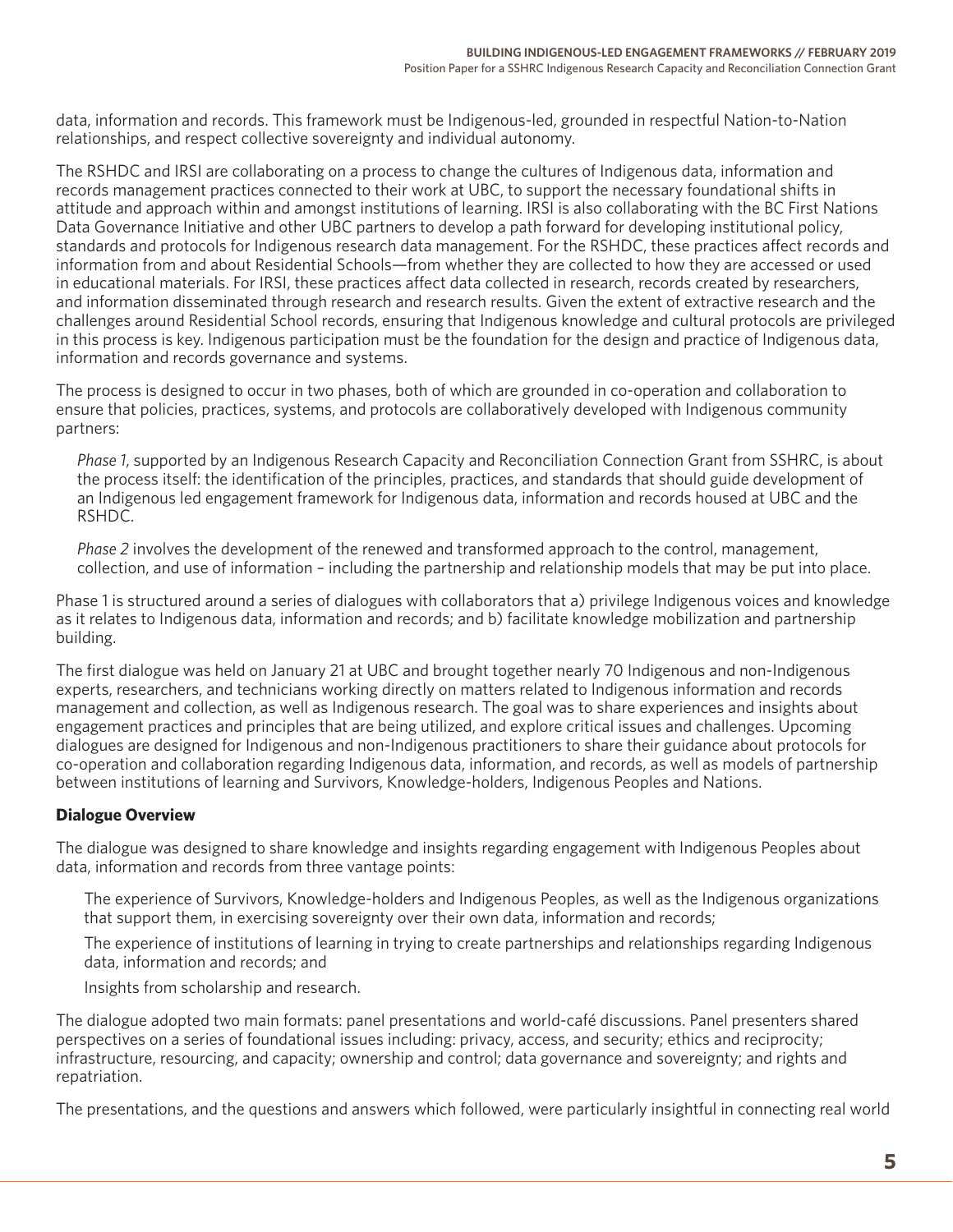case studies and examples of principles and models of engagement with historical and contextual realities. Panelists touched on a wide range of issues, challenges and tensions that need to be addressed in any policies or framework developed, whether by SSHRC, institutions of higher learning or other organizational bodies:

• Indigenous voices are a crucial, and sometimes missing, part of the process: Elders, Matriarchs, Knowledgeholders, Survivors, leaders, youth, and practitioners;

- Indigenous organizations, such as the Union of BC Indian Chiefs, First Nations Information Governance Centre (FNIGC) and First Nations Technology Council can support Indigenous Peoples in the work of information management, collection, governance;
- Indigenous laws and protocols play a vital role in relation to Indigenous data, information and records;
- Engagement and research must be built around the needs, interests, and guidance of Indigenous Peoples and Nations;
- Long-term relationships are the basis for co-operative approaches;
- Indigenous community/organizational capacity, and providing adequate capacity supports and knowledge transfer is important;
- Shifting out of the status quo is a disruptive process this is a good and necessary thing;

• Imbalances of power exist, including between institutions of learning, individuals and communities, and these must be addressed explicitly;

- Free, prior, and informed consent is an essential standard for agreements and relations between Indigenous Peoples and institutions of learning;
- Agreements and arrangements must be flexible and adaptable to changing circumstances and contexts;

• Unique approaches and relationships must be developed in recognition of the differences amongst and between First Nations, Métis, and Inuit;

- Metadata and its use, can reflect the broader challenge of perpetuation of past wrongs;
- Language and terminology is important and use of terms such as stakeholders, consultation, engagement, and co-development can bring tension;

• Data sovereignty provides a basis for institutions to understand their relationships with Indigenous data, information and records;

• Individual and collective rights in how information is treated, including issues of individual privacy and collective processes for the collection and management of information are essential to distinguish.

The presentations laid the foundation for a 'world café' style exercise in which all participants could share their insights on key topics and questions, while also responding to and building upon the insights of others. Collectively, these topics were intended to cover the values, principles, procedures, structures, and agreements that may form part of a process of engagement regarding Indigenous data, information and records. The four topics were:

Engagement | What is authentic collaboration and engagement? How might today's conversations inform the Principles of Indigenous Research Engagement framework currently under development? What does a successful consultation/collaboration look like? Do you have examples from your institution? How do we model safe and respectful engagement with Survivors around RSHDC records?

Tools and frameworks | How can existing tools and frameworks like UNDRIP, the TRC Calls to Action, OCAP™, etc. be mobilized in the context of BC research institutions and repositories? What are the challenges and lessons learned from past and present community-led or collaborative models (e.g. Indigitization, etc.)? How can the RSHDC support Survivor-informed access and privacy models?

Decision-making protocols | What are the roles and responsibilities in making these changes? What is the work that universities, researchers, organizations, Nations, etc. must do? What does a fair table look like? Who is missing from the/this room? What protocols and/or engagement practices can aid in finding solutions and resolving tensions, as opposed to intensifying them? How could/should decisions be made?

Moving toward a governance/management framework for research data, information and records | Who are the stakeholders? What do we mean by governance and/or management? What should governance and/or management accomplish? What are our values/principles? What is the importance of pursuing new approaches to stewardship?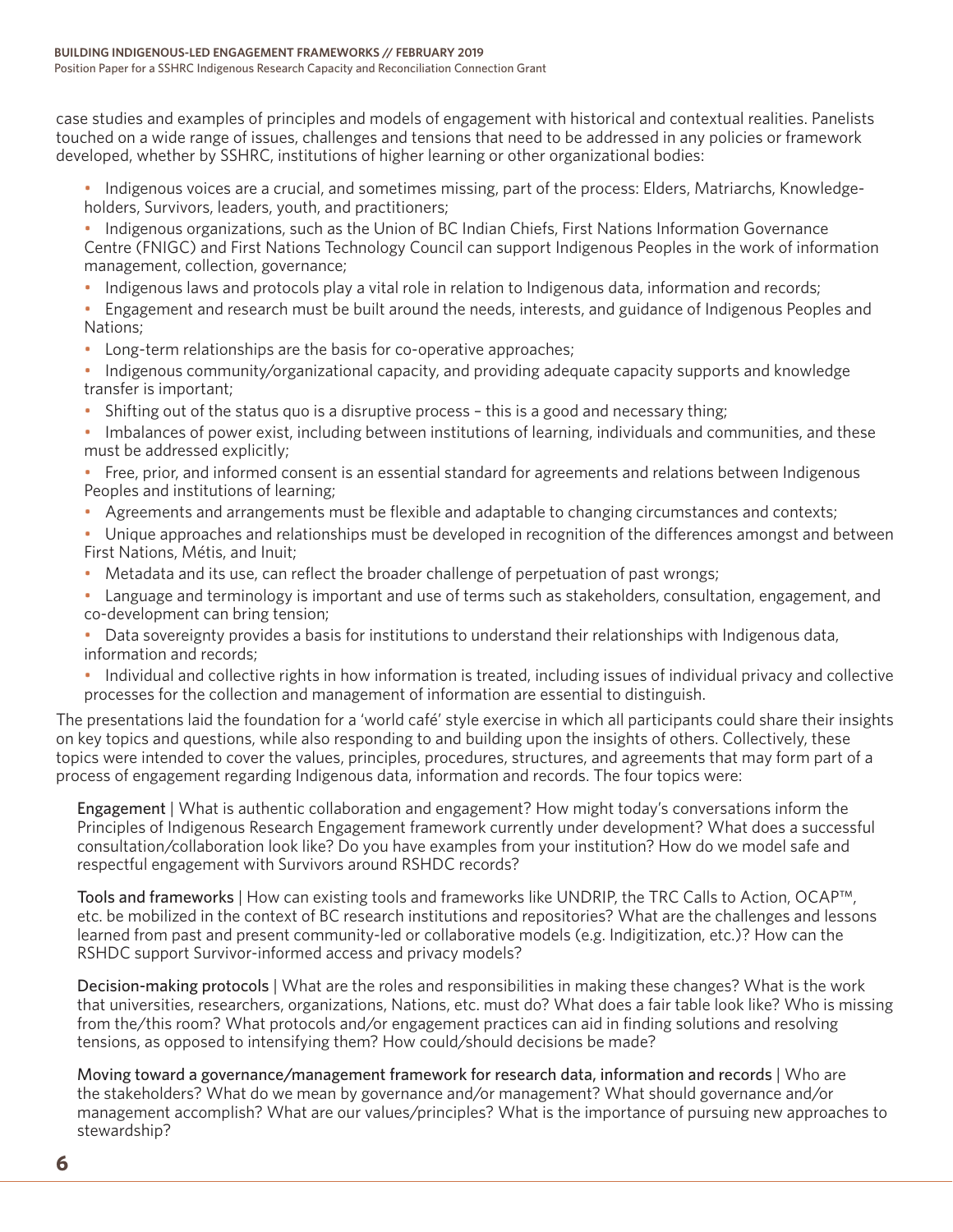# **Core Themes**

Seven foundational themes emerged at the dialogue through the presentations and collaborative knowledge generation. These themes provide guidance for developing an approach to engagement regarding Indigenous data, information and records. These themes, as well as specific insights from the dialogue, will inform the remainder of Phase 1 and Phase 2, and should inform SSHRC's approach to fostering mutually respectful relationships in its new Strategic Plan.

## Developing Indigenous-led frameworks requires Indigenous-led processes and engagement **1**

The goal of a proper framework for Indigenous data, information, and records can only be achieved through an appropriate process of engagement. Such a process must be grounded in recognition of Indigenous peoples and protocols, be reflective and respectful of Indigenous laws, jurisdictions, and governments, and be designed and implemented in full co-operation and collaboration with Indigenous peoples. As one participant commented "the 'how' is critical." The group collectively emphasized all of the essential yet often "missing Indigenous voices" that have been ignored or ostracized throughout colonial history — Elders, Knowledge-holders, Survivors, youth — must not only be included, but also in lead.

Participants touched on many dimensions of demonstrating proper recognition and respect. These included: careful consideration of language and how terms are used and deployed, including language such as "stakeholders," "consultation," "co-development," and "engagement;" properly considering and following protocols about who one should be engaging with; approaching Survivors, Knowledge-holders, and Indigenous Peoples at the earliest stages, and with the right intentions; and ensuring the structure and aspects of the process are defined and determined with Indigenous partners, around their vision, goals, and priorities, consistent with the standard of self-determination, respectful and safe.

This theme also manifested itself in observations and commentary about the dialogue itself. It was noted that a number of essential voices were not in the room and part of the process yet, and that it is critical that these voices are helping shape the path forward from the beginning. It is in understanding of this necessity that the upcoming steps in Phase 1 will entirely focus on working directly with Survivors, Indigenous Peoples and Nations, and receiving their guidance about principles and practices for engagement.

## Engagement approaches and methodologies must be 'inside-out' rather than 'outside-in,' rooted in Indigenous 2 Engagement approaches and me<br>worldviews, cultures, and norms

Many participants shared the common experience of being approached by individuals and organizations that have preset agendas and expectations, often making improper assumptions, and reflecting self-motivated intentions. One participant described a typical way Nations and Indigenous Peoples are approached to share information or be a part of research processes as "How will this benefit me or my organization?" Other participants shared examples of how individuals sometimes just show up, with little or no knowledge of, or relationship with, the community (from the outside, looking in). Sometimes these individuals have strong conceptions of their own value and importance, and are looking to share information or to conduct research. Such examples illustrate deeply entrenched processes and ideas, where Indigenous information is taken, used and controlled by others.

These experiences can be characterized as an 'outside-in' understanding and approach to Indigenous data, information, and records, where the intentions, methodologies and objectives are driven and set externally from Survivors, individuals, peoples and Nations. Institutional partners need to develop their work using an 'inside-out' process, based on the visions, priorities, protocols and goals of Indigenous Peoples. An 'inside-out' transformation is vital for work regarding Indigenous data, information and records.

Participants provided examples of how this shift from 'outside-in' to 'inside-out' was beginning to accelerate. Many personal stories were shared of how researchers would arrive in an 'outside-in' approach, and through education and guidance, they would transform into a more appropriate 'inside-out' approach. As well, institutions shared some of their own struggles and efforts to move from one approach to the other – recognizing that making the shift is still a work in progress. As one example, University of Northern British Columbia shared how they have built formal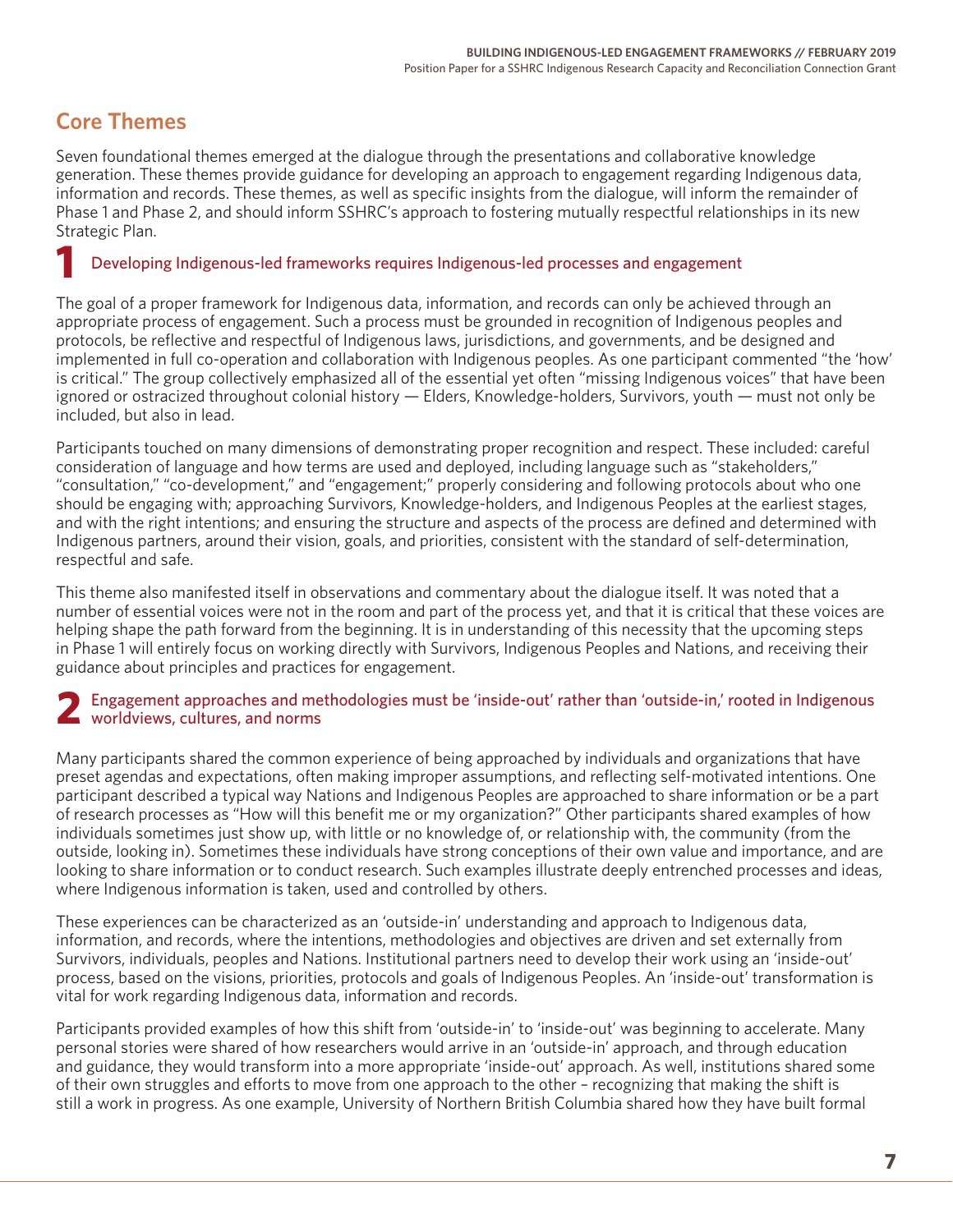agreements grounded in standards that Nations have developed. Since then, the institution has been able to advance the internal work of shifting its own systems and practices to be more 'inside-out' in nature.

Participants also noted how in certain ways the dialogue itself may reflect more 'outside-in' than 'inside-out' approaches, which emphasized the centrality of the institution and its interests in relation to data, information, and records it holds.

#### Indigenous laws, protocols, and standards of data sovereignty must be met in development of any frameworks for Indigenous data, information and records **3**

Engagement and any frameworks regarding Indigenous data, information, and records, must acknowledge as a starting point that there are existing Indigenous laws and protocols that govern these matters. These existing laws and protocols must be the foundation for moving forward based on co-operation and collaboration. Of course, systems of Indigenous laws and protocols are plural, reflecting the distinctiveness that exists amongst and between First Nations, Métis, and Inuit. As such, a learning approach is always required both to ensure that the distinct Indigenous legal orders and protocols of Nations are being respected, and that these are appropriately shaping the approaches taken.

UNDRIP reinforces the centrality of Indigenous laws and protocols, as well as the meaning of proper Nation-to-Nation relationships. Throughout the dialogue the standard of free, prior, and informed consent was emphasized as essential, and examples were given of how institutions have begun incorporating it as the basis for how Indigenous data, information, and records are treated. Directly related to this was examination of the need to seek understanding and demonstrate respect for the internal decision-making processes Nations use, including the varying ways consensus operates and will play a role, and how to confirm when authorization and consent from a Nation may be achieved.

Indigenous organizations are doing important work to support Nations in implementing their laws and protocols in relation to Indigenous data, information, and records. This has included the development of core standards such as OCAP™ which delineate basic premises around which frameworks should be built. It is also captured in the concept of 'data sovereignty' as a rubric through which partnerships between institutions of learning and Indigenous Peoples and Nations are to be built. In its most foundational sense, the work of reconciliation is that of structuring proper relations between Indigenous sovereignty and the assumed sovereignty of the Crown, or other governing bodies. This includes Indigenous sovereignty over their knowledge and information resources, which are expressions of their distinct peoples, cultures and societies.

#### Authentic relationships and human approaches must be at the core when working with Indigenous Peoples they need to be Survivor-centred, support capacity development, and demonstrate care for others and oneself **4**

"Authentic long-term relationships are the essential foundation," commented one participant, an insight that was reinforced throughout the day. However, just as crucial is deep exploration about what 'authentic' means. Relations concerning Indigenous data, information, and records have always been characterized by unequal power dynamics. These dynamics have been embedded within, and are reflective of, broader colonial dynamics that have created significant impacts and trauma, and perpetuated deep conditions of mistrust. Establishing that trust requires long-term relationship building to transform those dynamics and to ensure processes are safe and respectful.

An understanding emerged of a substantive and deeply human-centred vision of authentic relations, characterized by the values of equality and fairness, care for self and others, substantive capacity and other support, and always adopting a learning stance. It is necessary to start engagement in the right way, taking steps to address these imbalances of power from the outset —including through critical capacity supports — and to always be ready to shift and make adjustments that continue to address these challenges.

Innovative efforts regarding capacity support were also highlighted. For example, Indigitization grants (Indigitization 2018) provide a capacity building approach that has been successful and generated support because it was built out of and in response to proper dialogue with Indigenous Peoples. This work is not administratively cumbersome or burdensome, and can advance Nation-driven initiatives and approaches. Critically, it avoids the challenge of many capacity support models that typically require public disclosure of information.

The vital contexts in which this work arises was also emphasized – in particular those where significant trauma and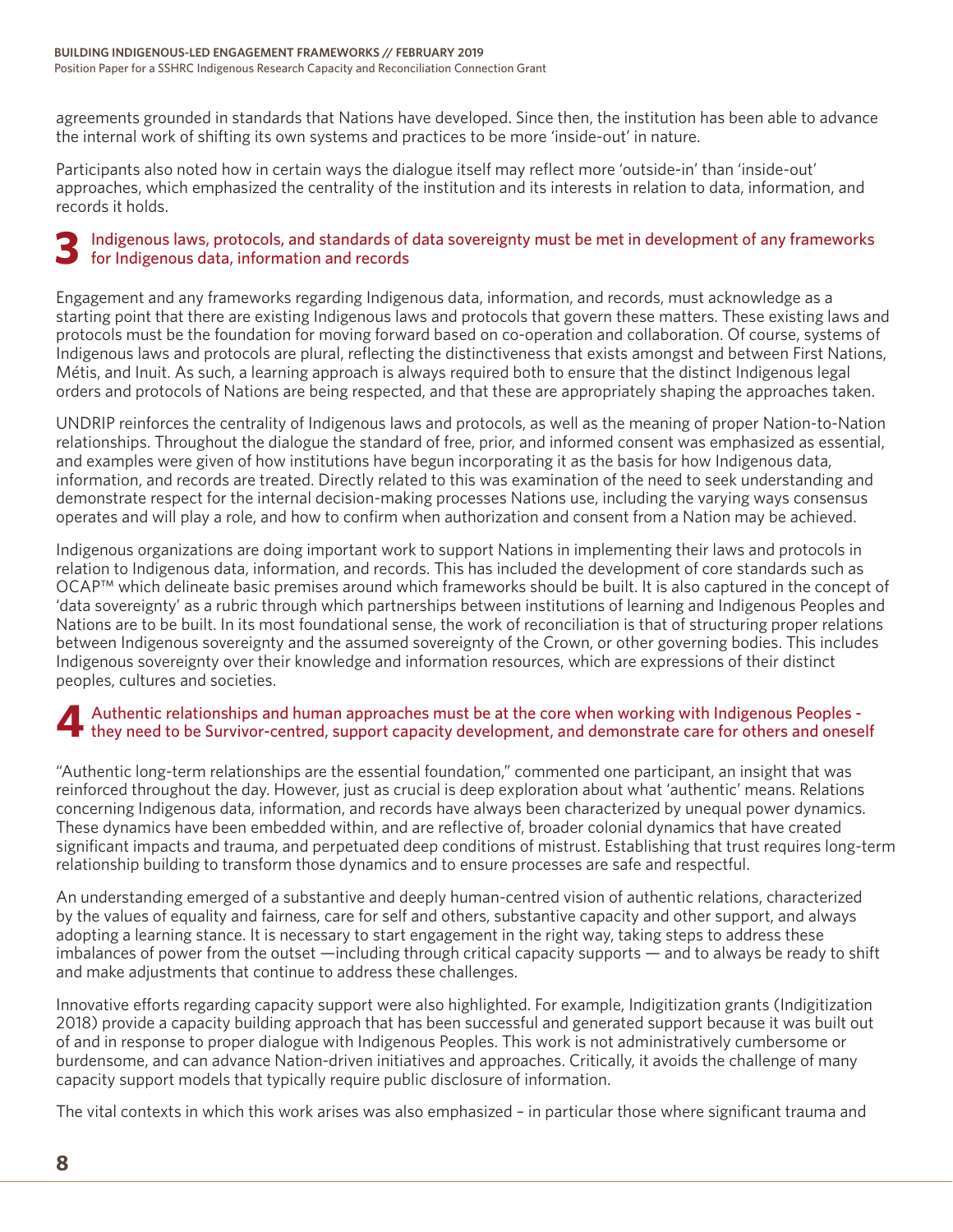harm has occurred. Survivor-centred approaches that are comprehensively guided and shaped through work with Survivors is critical, ensuring that matters related to privacy, and the care and well-being of all involved is paramount.

#### There is no 'one size fits all' model and engagement must be designed to ensure past and existing wrongs are not perpetuated or reproduced **5**

Many institutions privilege the transferability of models and frameworks from one project or illustration to another, including systems of information management and collection. Such an approach is not appropriate or viable in relation to Indigenous data, information, and records. There is no "one size fits all' approach or methodology – rather plural approaches and methodologies must be built with Indigenous Peoples, Nations and Survivors, guided by the context and realities of the situation, distinct Indigenous laws and protocols, the particular types of information in question, and the patterns of relations that may exist.

Another critical reason for rejecting 'one size fits all' models is ensuring that one is not perpetuating and reinforcing misrepresentations and misinformation from the past. An example was shared to illustrate how the use of metadata can reinforce colonial attitudes and assumptions, and as such the practice of relying on approaches and models already in place can reinforce past wrongs. A transformative approach is to begin work together based on guiding principles and values that help start an ethical engagement, but without preconditions or preset agendas, and without reliance on what might have been done elsewhere or in the past. Some institutions are learning to use these approaches in partnership but more can be done.

There are also many tensions and challenges that speak to the necessity to carefully consider the particular contexts and realities in which engagement occurs. For example, the tensions between individual and collective rights, roles and responsibilities was recurrently noted, such as individual privacy, autonomy, and well-being on the one hand, and the collective role and interest in stewarding and sharing certain information on the other. Such tensions are typically not treated through generalizations and meta-approaches, and require careful attention and to the specific contexts in which they arise.

#### Engagement and frameworks must be driven by needs set by individuals and Nations, and should be responsive to changing contexts and realities **6**

"All documents and agreements must be living" one participant shared. This captures the insight expressed throughout the dialogue that the work of engaging and partnering with respect to Indigenous data, records, and information is always dynamic, and never static. Stories were shared of individuals who at a certain time and context authorized a particular use of their records, but as their life circumstances and perspectives changed, their views regarding those records also shifted. Similarly, many shared examples of how communities and Nations over time may shift the direction in which work and partnerships move as a result of many factors including the further implementation and development of their own laws, protocols, and systems regarding data, information, and records, or changes in leadership and priorities.

As such, engagement must be flexible and adaptable, and it never should be considered to be done, even where a socalled 'outcome' (such as an agreement) has been achieved. Processes must be open, built with partners and updated on an on-going basis. A 'framework' in the form of a guideline or checklist will never be appropriate or respectful. One also needs to be prepared to take substantive steps that are available when shifts do occur. For example, participants provided examples of actions they had taken to remove records from public view, change access protocols, or other steps when consents and authorizations had changed when it was identified by Indigenous partners that additional factors or context needed to be considered.

#### Institutions of learning must get their own house in order in significant ways to engage with individuals and Nations appropriately **7**

Institutions of learning must change the patterns they have with regards to Indigenous data, information, and records, and get their own house in order to approach Indigenous Peoples, Nations and Survivors, in new and proper ways that can build trust. It is necessary that these institutions demonstrate they are serious about doing the internal work needed to shift out of past and colonial patterns. In this regard, as a number of participants echoed in various ways,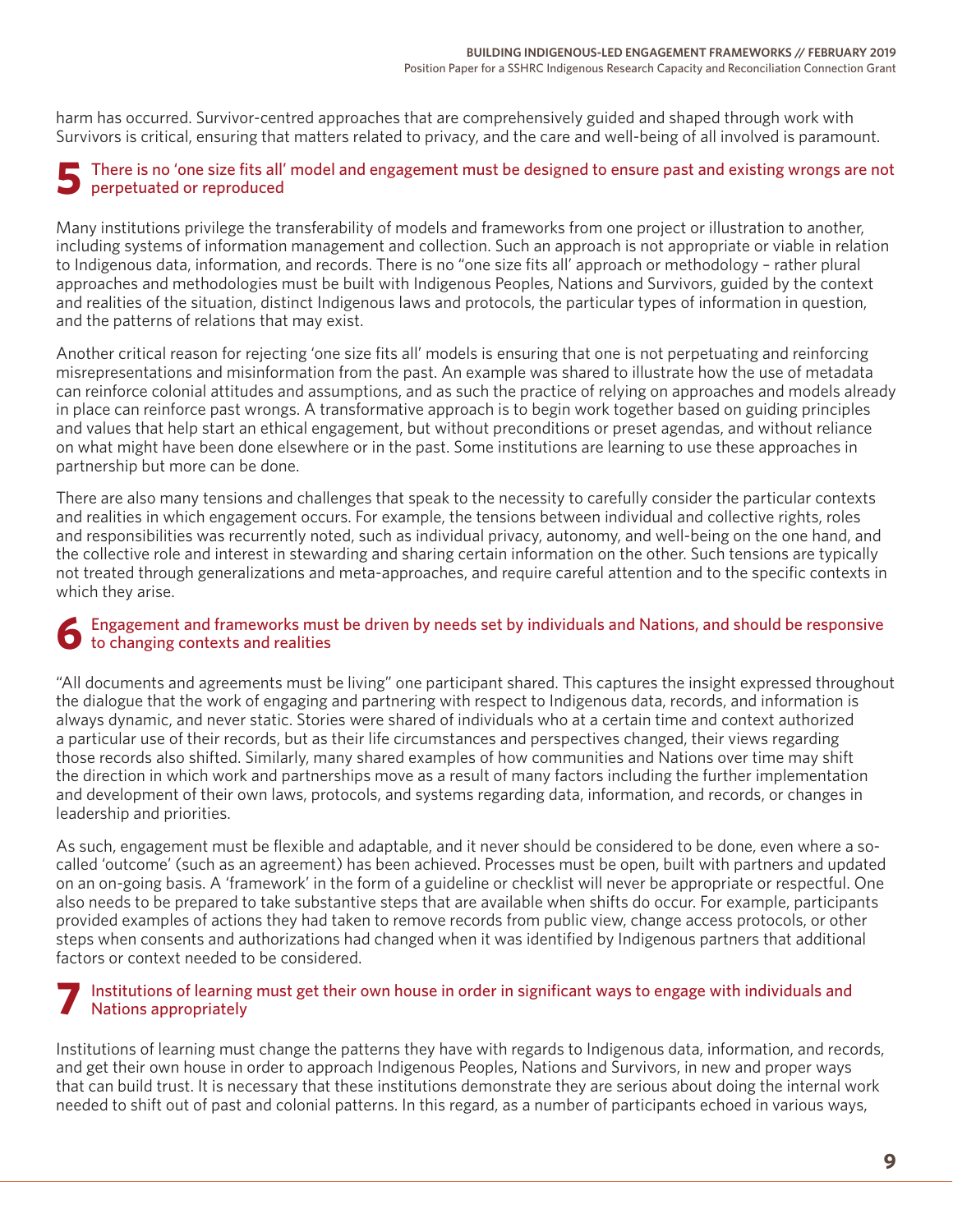"Indigenous-led" does not mean the burdens and responsibilities for change lies disproportionately or primarily on the shoulders of Indigenous Peoples. 'Engagement fatigue' is a reality. To start, the foundations on which institutions, researchers, and non-Indigenous experts approach work and engagement must change.

Many examples were shared of how institutions can and should be striving to change. These included:

- the need for more Indigenous peoples within the institution, and reconsideration of the processes and approaches for identifying and recruiting Indigenous staff;
- doing the groundwork of properly identifying what Indigenous data, collections and records within the institution, and tracing back Indigenous ownership and authorization as best possible;
- learning the proper ways to begin engagement and with whom, including through guidance from Elders and Knowledge-holders;
- recognizing how the time for engagement and partnering with Indigenous individuals and Nations must be determined by them, and not the institution; and
- establishing one's own internal mechanisms and processes to support and facilitate appropriate engagement and constantly recognizing the contexts of trauma and harm in which many issues related to Indigenous data, information and records arise.

Institutions must also reconsider their mindset and orientation towards their very role in this work. A number of examples were given of how institutions need to reconceptualize their work in terms of a service ethic, particularly those institutions that support the work and direction of Indigenous Peoples such as Survivors and Elders. Such an ethic supports the application of key standards discussed earlier relating to consent and authorization and makes clear how matters of access should be dealt with. This also helps focus the longer-term work that might be done in partnership such as where the priorities lie.

The term "disruption" arose throughout the dialogue, in reference to different contexts. There is a need to 'disrupt' the status quo patterns within institutions regarding Indigenous data, information, records – with such disruption, the necessary internal changes can accelerate and advance in a timely way.

# **Conclusion**

Throughout the dialogue, important guidance was generated about what is required at this moment for institutions to relearn how to engage with Survivors, Elders, Indigenous Peoples and Nations regarding Indigenous data, information and records. These institutions must be willing to demonstrate that they are serious, and are doing the internal work necessary to transition out of past and colonial patterns. In addition to identifying key principles and practices for engagement, this guidance has provided a foundation for re-conceptualizing the design of the future steps and phases to for RSHDC and IRSI. In particular, future dialogues will be community and Nation-based to reflect the need for co-design. Future reports, developed in co-operation and collaboration, will identify approaches to engagement as they evolve through an Indigenous-led process. These themes are integral in the development of SSHRC's Strategic Plan on engagement and partnership, and should form the basis for organizations such as SSHRC to engage and partner with Indigenous Peoples.

There is a need to 'disrupt' the status quo patterns within institutions regarding Indigenous data, information, records. Given the ownership and control rights that Indigenous communities and Nations have over their research data and information, it is clear that existing institutional strategies, policies, practices and protocols with respect to Indigenous data and information will need to undergo dramatic changes. Planning and initiating this work will begin in the next phase of the dialogues.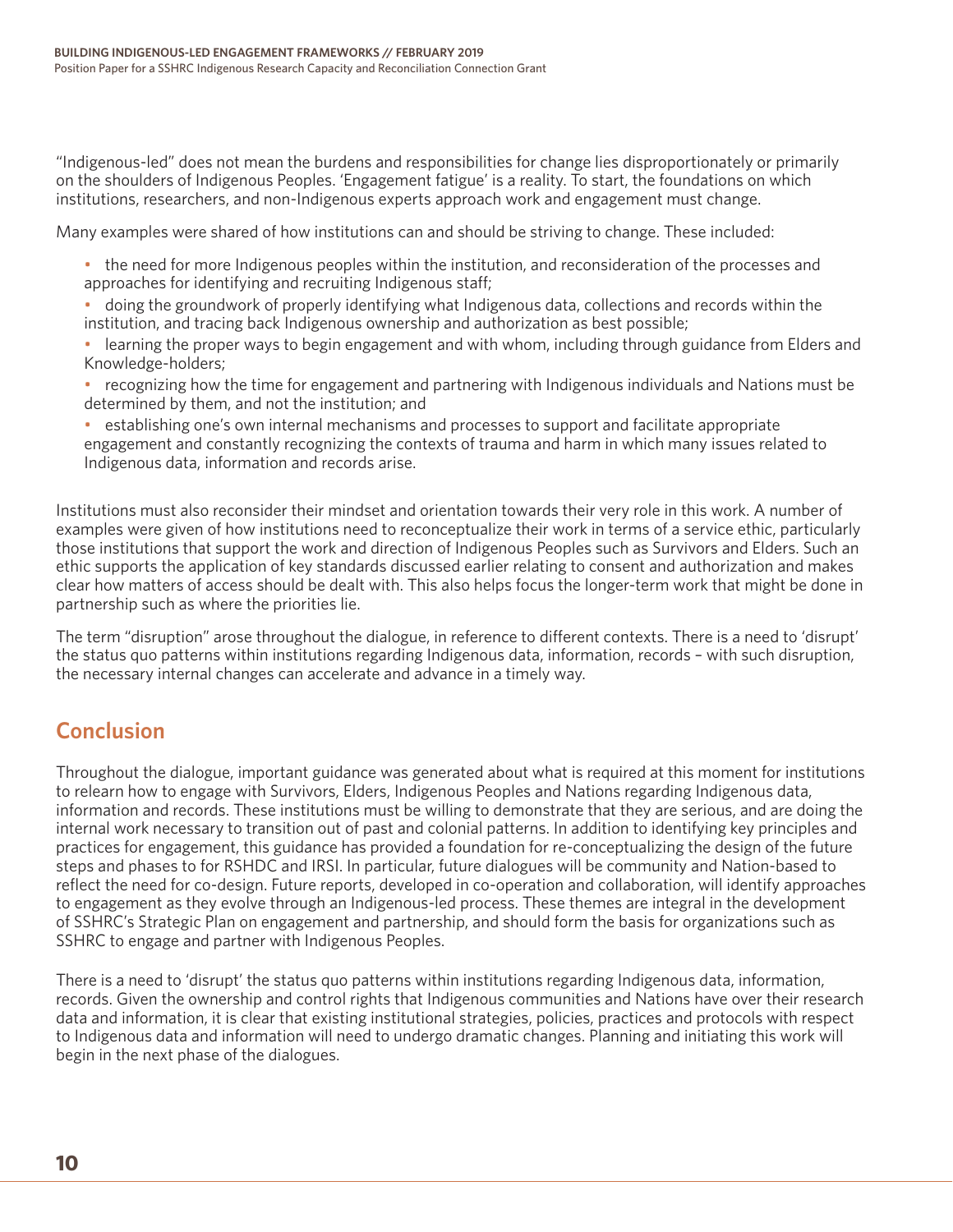# **References**

- Anderson, Jane. 2005. *Access and Control of Indigenous Knowledge in Libraries and Archives: Ownership and Future Use.* New York: American Library Association, The MacArthur Foundation, and Columbia University. [http://ccnmtl.columbia.edu/projects/alaconf2005/paper\\_anderson.pdf.](http://ccnmtl.columbia.edu/projects/alaconf2005/paper_anderson.pdf. )
- Brown, Pam, Jennifer Carpenter, Gerry Lawson, Kim Lawson, Lisa P. Nathan, and Mark Turin. 2017. *Uplifting Voices. In Reflections of Canada: illuminating our opportunities and challenges at 150+ years*. Peter Wall Institute for Advanced Studies, 264–269.
- Callison, Camille, Loriene Roy, and Gretchen Alice LeCheminant, eds. 2016. *Indigenous Notions of Ownership and Libraries, Archives and Museums.* Berlin/Munich: De Gruyter Saur.
- Fourmile, Henrietta. 1989. "Who Owns the Past? Aborigines as Captives of the Archives." *Aboriginal History* 13: 1-8.
- Gardiner, Gabrielle, and Kirsten Thorpe. 2014. "The Aboriginal and Torres Strait Islander Data Archive: Connecting Communities and Research Data." *Language Documentation and Description* 12: 103-19. [http://www.elpublishing.org/PID/140.](http://www.elpublishing.org/PID/140)

Indigitization. 2018. *Grant program*.<http://www.indigitization.ca/grant-program/program-background/>

- Lawson, Kimberley L. 2004. "Precious Fragments: First Nations Materials in Archives, Libraries, and Museums." Master's thesis, University of British Columbia.
- Nakata, Martin and Marcia Langton. 2009. *Australian Indigenous Knowledge and Libraries.* Sydney: UTS ePress. <https://doi.org/10.5130/978-0-9802840-1-0>.
- Truth and Reconciliation Commission of Canada. *Calls to Action.* Winnipeg: 2015. [https://nctr.ca/assets/reports/Calls\\_to\\_Action\\_English2.pdf](https://nctr.ca/assets/reports/Calls_to_Action_English2.pdf).
- UN General Assembly. *United Nations Declaration on the Rights of Indigenous Peoples.* Resolution. A/RES/61/295. [http://www.un.org/esa/socdev/unpfii/documents/DRIPS\\_en.pdf.](http://www.un.org/esa/socdev/unpfii/documents/DRIPS_en.pdf)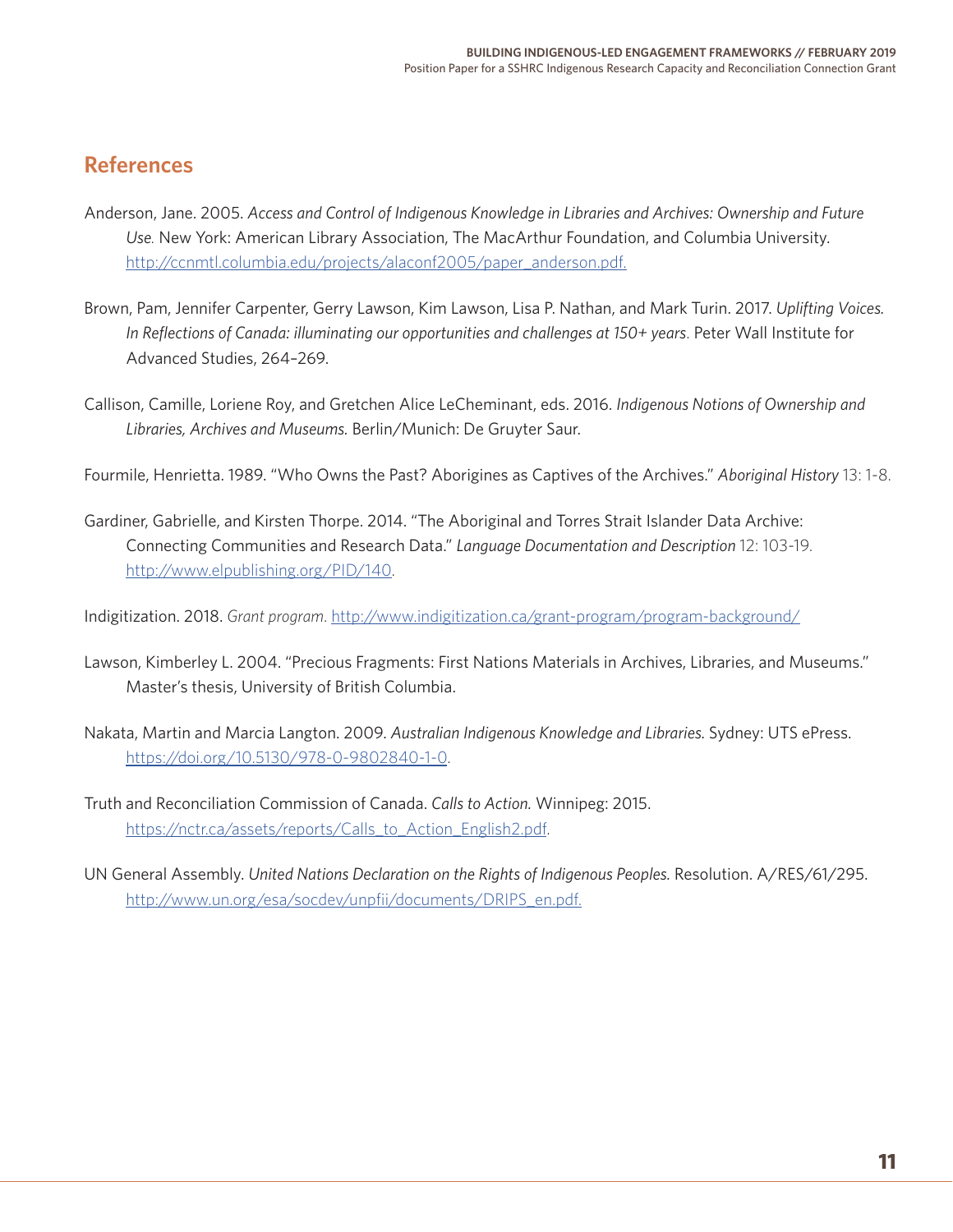# **Appendix A: Dialogue Program**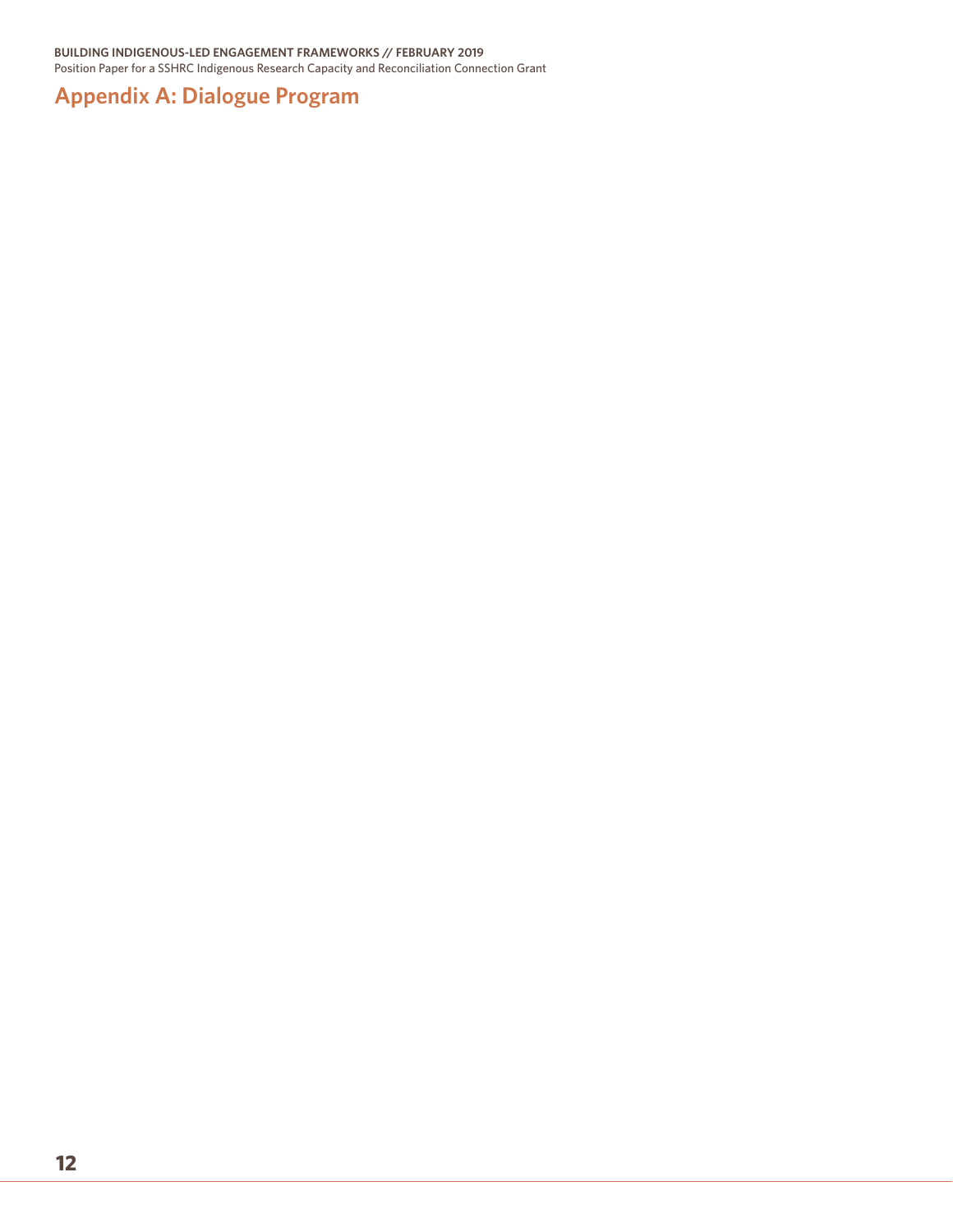# **Dialogue on Indigenous Data, Information and Records**

January 21, 2019

UBC Robson Square, 800 Robson Street, Room C150

### **UBC Vancouver Dialogue**

| <b>Time</b> | Activity                                                                                            |
|-------------|-----------------------------------------------------------------------------------------------------|
| 8:00 AM     | <b>Registration &amp; Breakfast</b>                                                                 |
| 9:00 AM     | <b>Opening</b>                                                                                      |
|             | Territory Welcome - Elder Larry Grant                                                               |
|             | Setting up the Day - Dr. Mary Ellen Turpel-Lafond (Aki-kwe)                                         |
|             |                                                                                                     |
| 9:30 AM     | <b>Panels</b>                                                                                       |
|             | Panelists will share their perspectives on the suggested themes. These conversations will inform    |
|             | our afternoon discussions on the development of an Indigenous-led engagement framework              |
|             | around Indigenous data, information, and records housed at UBC and the RSHDC.                       |
|             |                                                                                                     |
|             | Panel 1   Privacy, Access & Security; Ethics & Reciprocity; and Infrastructure, Resourcing &        |
|             | Capacity                                                                                            |
|             | Melissa Adams, Librarian & Archivist - Union of BC Indian Chiefs; Erica Hernandez-Read, Archivist - |
|             | University of Northern BC; Sarah Dupont, Engagement Librarian - UBC Xwi7xwa Library and First       |
|             | Nations Curriculum Concentration Coordinator, UBC iSchool; (Chair: Ann Stevenson - UBC)             |
|             | Perspectives on Privacy, Access and Security; Ethics and Reciprocity; and Infrastructure,           |
|             | Resourcing and Capacity - with particular attention to the Dialogue theme of developing             |
|             | principles for engagement for Indigenous data, information, and records housed at UBC               |
|             | and the RSHDC in the development of an Indigenous-led engagement framework.                         |
| 10:30 AM    | <b>Break</b>                                                                                        |
| 10:45 AM    | Panel 2   Ownership & Control; Data Governance & Sovereignty; Rights & Repatriation                 |
|             | Jonathan Dewar, Executive Director - First Nations Information Governance Centre; Tricia Logan,     |
|             | Assistant Director, Research & Engagement - UBC, RSHDC; Leslie Bonshor, Executive Director,         |
|             | Aboriginal Health - Vancouver Coastal Health; (Chair: Lerato Chondoma, IRSI)                        |
|             | Perspectives on Ownership and Control; Data Governance and Sovereignty; and Rights and<br>$\bullet$ |
|             | Repatriation - with particular attention to the Dialogue theme of developing principles for         |
|             | engagement for Indigenous data, information, and records housed at UBC and the RSHDC                |
|             | in the development of an Indigenous-led engagement framework.                                       |
|             |                                                                                                     |
| 11:45 PM    | Lunch                                                                                               |



**Indigenous Research Support Initiative**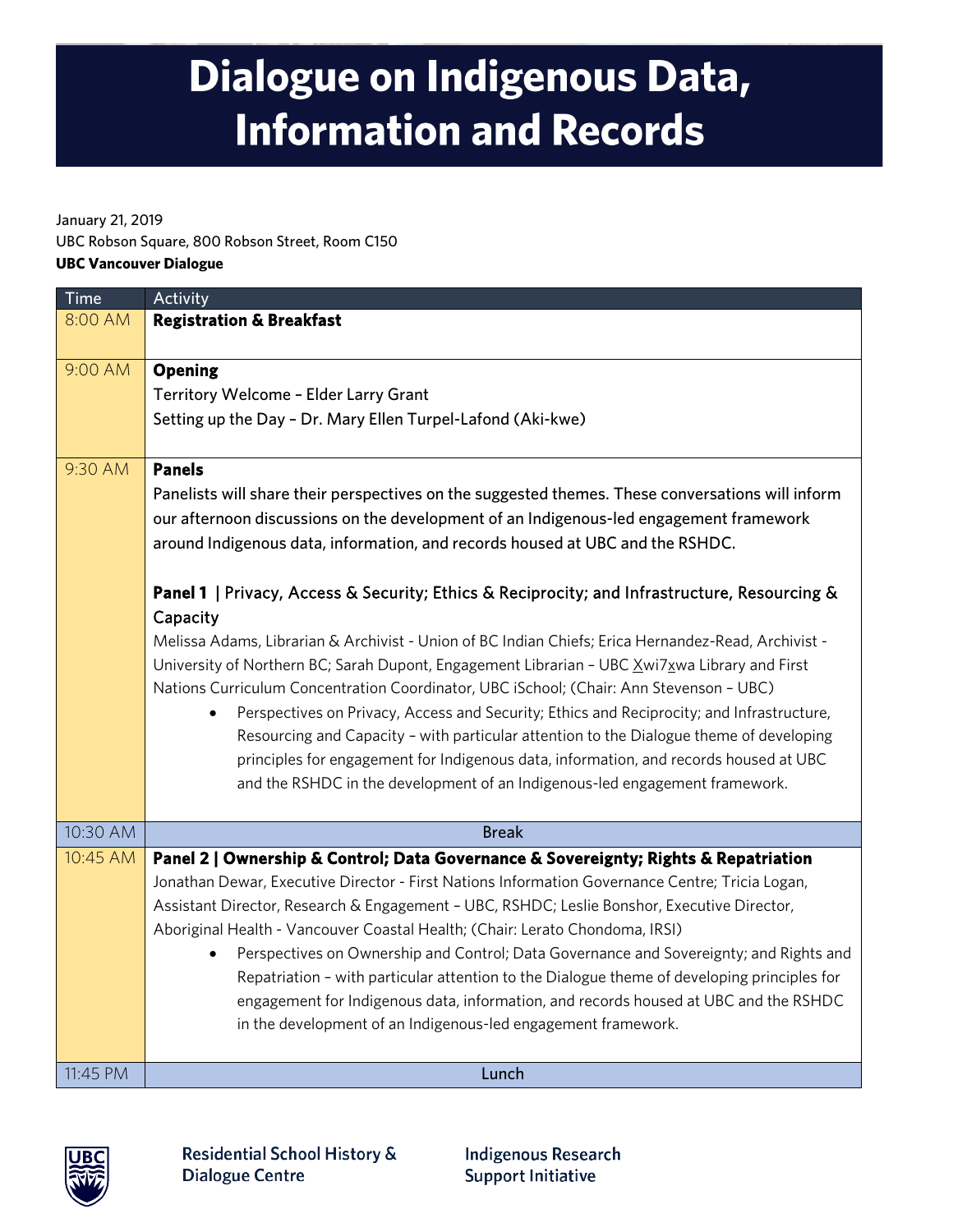# **Dialogue on Indigenous Data, Information and Records**

| 12:45 PM | <b>Discussion Introduction</b>                                                                                                                                                                                                                                                                                                                                                                                                                                                                                                                                                                                                                                                                                   |
|----------|------------------------------------------------------------------------------------------------------------------------------------------------------------------------------------------------------------------------------------------------------------------------------------------------------------------------------------------------------------------------------------------------------------------------------------------------------------------------------------------------------------------------------------------------------------------------------------------------------------------------------------------------------------------------------------------------------------------|
| 1:00 PM  | <b>World Café Dialogue</b>                                                                                                                                                                                                                                                                                                                                                                                                                                                                                                                                                                                                                                                                                       |
|          | The afternoon dialogues are world café style, with topic-based table discussions; each topic has<br>two tables. Each table has a moderator to take notes and facilitate discussions. Every 20 minutes<br>participants can choose to rotate to a different topic/table, or stay where they are. Participants can<br>self-direct where they want to engage based on their interests, facilitating a dynamic and fluid<br>process - people get to move around and work with more colleagues. There is no afternoon break,<br>but coffee/snacks will be on hand throughout the afternoon. After an hour and half, each<br>topic/table will report back to the group on major themes and topics from the discussions. |
| 2:30 PM  | World Café Share-Back                                                                                                                                                                                                                                                                                                                                                                                                                                                                                                                                                                                                                                                                                            |
|          | Moderators will share major themes from the discussions with the entire group.                                                                                                                                                                                                                                                                                                                                                                                                                                                                                                                                                                                                                                   |
| 3:30 PM  | <b>Wrap-Up &amp; Closing Remarks</b>                                                                                                                                                                                                                                                                                                                                                                                                                                                                                                                                                                                                                                                                             |
| 4:00 PM  | <b>End</b>                                                                                                                                                                                                                                                                                                                                                                                                                                                                                                                                                                                                                                                                                                       |

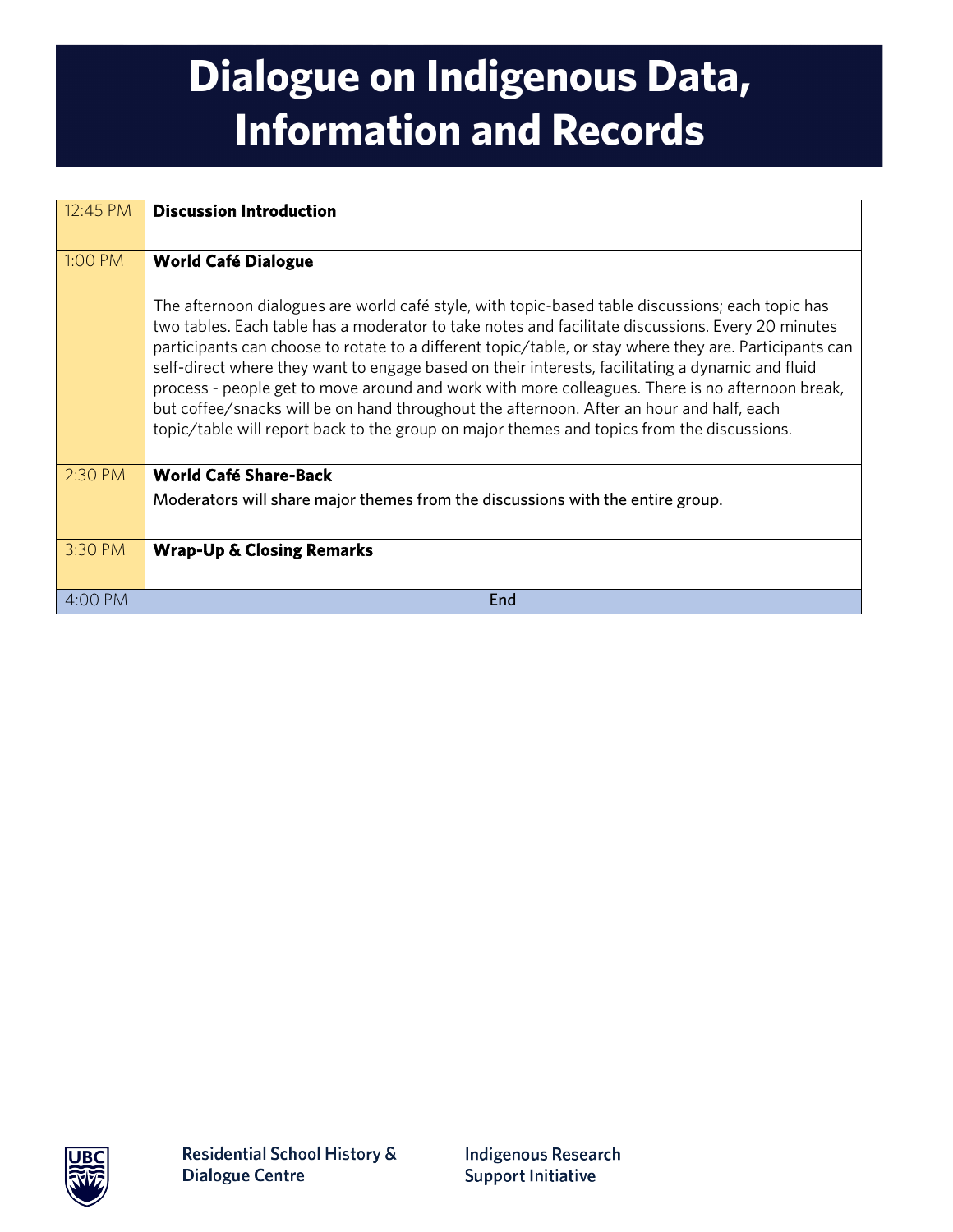**Appendix B: Original SSHRC Proposal (pgs 1-4)**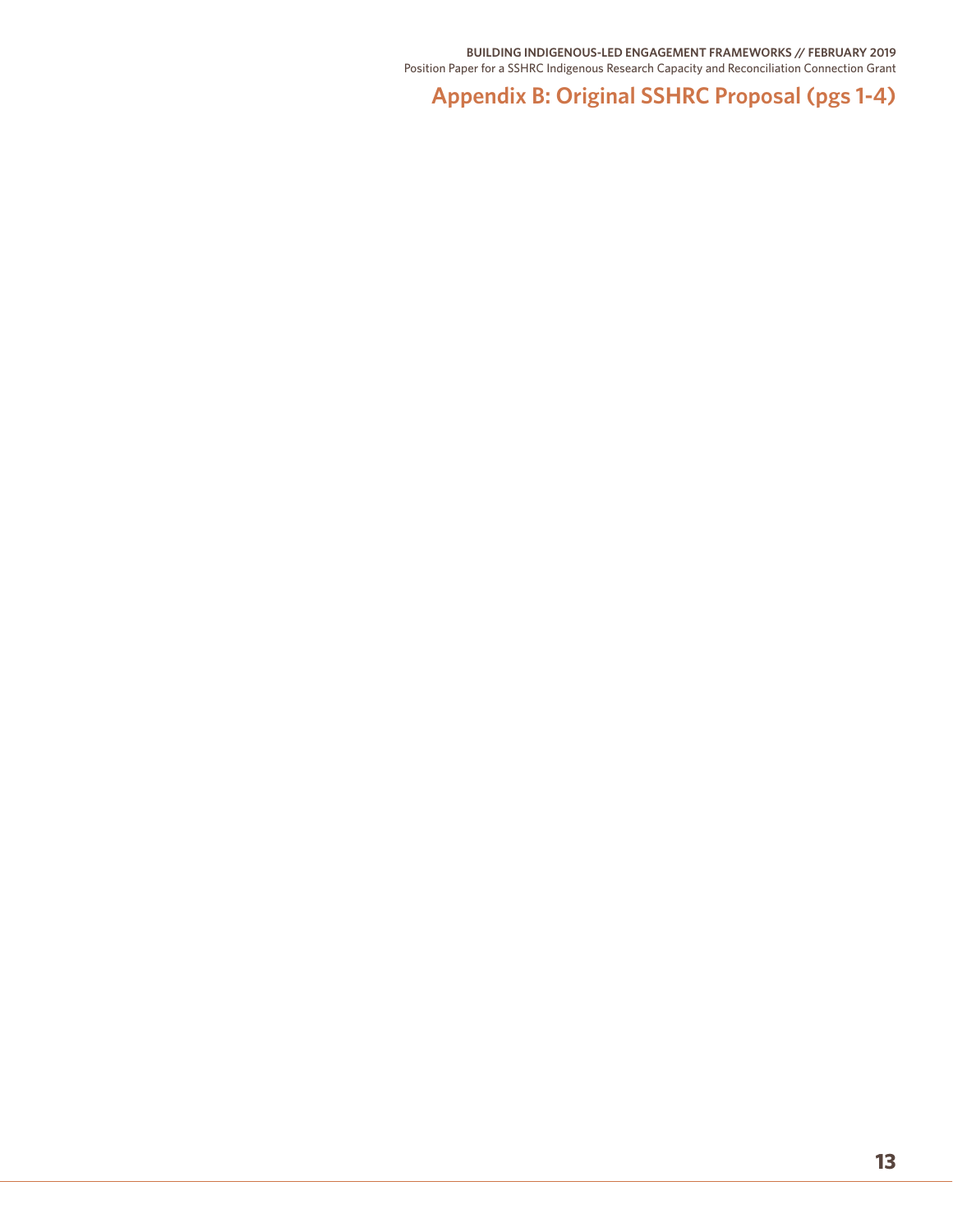## **1. Summary**

Increasingly, Indigenous communities around the world are reclaiming their Indigenous data and records that have been constructed about them (e.g. Anderson 2005). Indigenous data sovereignty, information governance and records repatriation are directly associated with increased self-determination and assertion of rights and freedoms for many Indigenous Nations. Historically, Indigenous communities have been separated and displaced from archival documentation and materials relating to history, culture, language, songs, lands, resources, heritage and communities (e.g. Fourmile 1989; Anderson 2005; Gardiner and Thorpe 2014). Grounded in colonialism, scientific approaches to information inquiry and data management often recognize the individual, the investigator, or the agency/department as the creator (and often de facto owner) of the information. Traditionally, in archival theory, discourse and management, the rules governing decisions about whose voices are included or excluded, what evidence is privileged, whose voices and what records are deemed worthy of preservation, who has access to archives and how archives are arranged and described privilege a Eurocentric positionality (e.g. Lawson 2004; Stoler 2009; Cook 2013). These practices have resulted in governments, academic researchers and churches creating, collecting and governing the large amounts of information about Indigenous people and their cultures that are held in archives and libraries (e.g. Anderson 2005; Nakata and Langton 2005, 13; Callison, Roy, LeCheminant 2016).

The Indian Residential School History and Dialogue Centre (IRSHDC), the Indigenous Research Support Initiative (IRSI) at the University of British Columbia and Gwen Phillips (as a champion for the BC First Nations' Data Governance Initiative) are collaborating on a dialogue series focused on engaging academic and community collaborators around issues of data, information and records to ensure that policies, practices, systems and protocols are collaboratively developed with Indigenous community partners. At the heart of this dialogue series is a call to change the culture of Indigenous data, information and records management and archival practices. This is a call to act, engage and ensure that Indigenous knowledge and cultural protocols are privileged in this conversation and that Indigenous participation is surfaced in the design and practice of Indigenous data, information and records governance and systems. This project is structured around three proposed dialogue sessions in British Columbia with 40 community and academic collaborators, to work towards a model of engagement that is collaboratively and iteratively developed and tested for Indigenous data, information and records housed at the UBC, the IRSHDC, and beyond.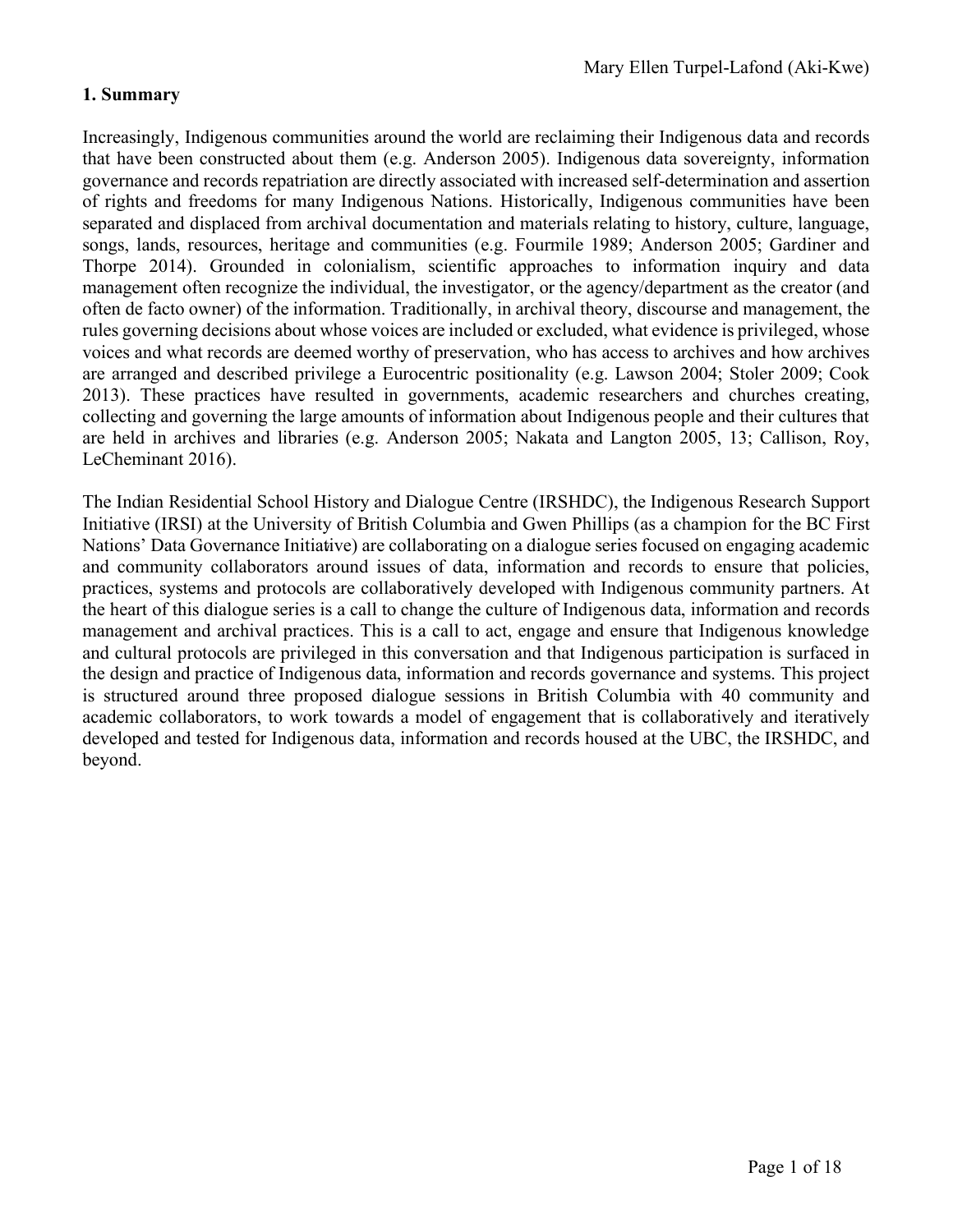## **2. Engagement Dialogues for Indigenous Data, Information and Records**

**Keywords**: Indigenous data sovereignty, Indigenous data repatriation, digital repatriation, data and information governance, agency, OCAP ™, reconciliation, digital technologies and infrastructure, Indigenous knowledge, engagement model, intellectual property, pluralism, TRC Calls to Action

**Themes**: The dialogue series addresses each theme and a) privileges Indigenous voices and knowledge as it relates to Indigenous data, information and records; and b) facilitates knowledge mobilization and partnership building to aid in reconciliation. The work of the Indian Residential School History and Dialogue Centre and the Indigenous Research Support Initiative relies on Indigenous research networks and partnerships and will always rely on maintaining and building upon relationships with valued community partners.

Indigenous communities around the world are reclaiming their Indigenous data and records that have been constructed about them (e.g. Anderson 2005). Indigenous data sovereignty, information governance and records repatriation are directly associated with increased self-determination and the assertion of rights and freedoms for many Indigenous Nations. Historically, Indigenous communities have been separated and displaced from archival documentation and materials relating to history, culture, language, songs, lands, resources, heritage, and communities (e.g. Fourmile 1989; Anderson 2005; Gardiner and Thorpe 2014). Grounded in colonialism, scientific approaches to information inquiry and data management often recognize the individual, the investigator, or the agency/department as the creator (and often de facto owner) of the information. Traditionally, in archival theory, discourse and management, the rules governing decisions about whose voices are included or excluded, what evidence is privileged, whose voices and what records are deemed worthy of preservation, who has access to archives and how archives are arranged and described privilege a Eurocentric positionality (e.g. Lawson 2004; Stoler 2009; Cook 2013). These practices resulted in governments, academic researchers, anthropologists and ethnographers, linguists, and churches creating, collecting and governing the large amounts of information about Indigenous people and their cultures that are currently held in archives and libraries (e.g. Anderson 2005; Nakata and Langton 2005, 13; Callison, Roy, and LeCheminant 2016).

By way of example this proposal focuses on two specific datasets and records collections; Indigenous research data and Indian Residential School records and information. The extremely sensitive considerations highlighted through these two examples are analogous to most data, information and records about Indigenous people and communities. Western-centric academic research has followed an extractive model and has operated in circumstances of unequal power and without regard for community concerns, needs or interests. For decades, research data has remained within academic institutions without consideration for future use by communities with relationships to their data. It is often the case that Indigenous individuals and communities who are subjects of the research and share traditional knowledge to inform the research, have no control over ownership and access to the products of the research. Equally, the network of archives, museums and libraries around the world that hold Indigenous data, information and records are often disconnected and records are dispersed and difficult to identify and access (Byrne 2009; Gardiner and Thorpe 2014).

Records related to the Indian Residential School System (IRSS) and the Survivors who attended the schools are held in government, church and community archives as well as individual private collections. Many records related to the IRSS were gathered by the Truth and Reconciliation Commission (TRC), however, many exist outside of the TRC's mandate of collection. Additionally, survivors (including activist agencies such as the Indian Residential School Survivors Society) have collectively and individually amassed records of their advocacy, activism support, healing and research for several decades. Efforts to digitize these records in aid of accessibility are only one step in generating meaningful and fulsome access for the individuals and communities who these records are about. Community driven practices such as those enacted by Survivors and the IRSSS need to continue to inform the dialogue as efforts are made to preserve these records and make them accessible into the future. Discourse and action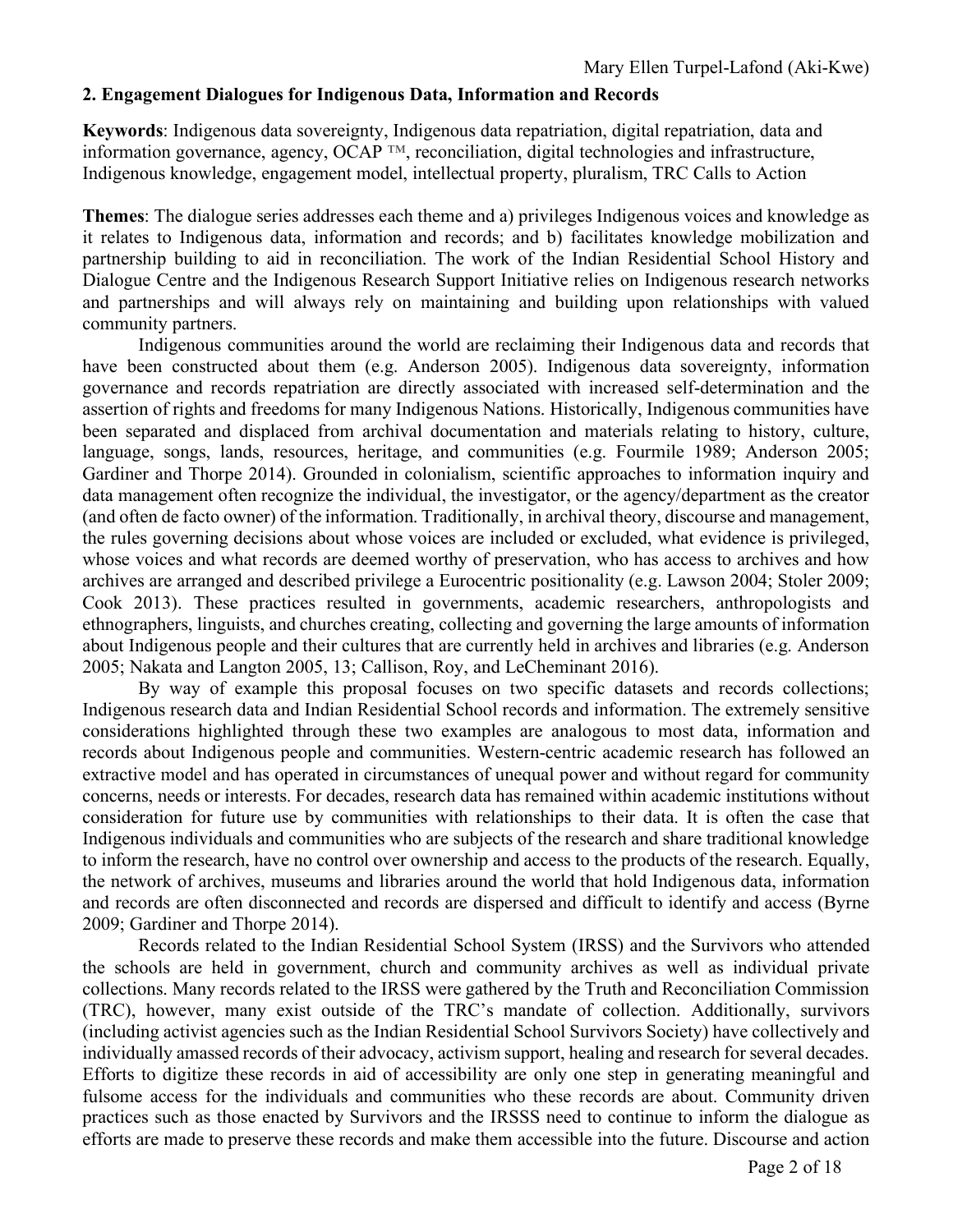on developing descriptive models, privacy and access policies and protocols, and digital information systems that are informed by Indigenous communities is urgently required.

While advancements have been made to address these issues, the framing of the discourse of trauma within the context of traditional archival structures demands examination. The construction of platforms that support alternative narratives and facilitate agency and pluralism to voices that are often left outside of the official archival collections is necessary. As Indigenous communities reestablish their Indigenous governance structures and institutions impacted by colonization, new understandings about data, information and records collection, preservation, access and repatriation are critical to rebuilding cultural capital, increasing agency and advancing self-determination.

Examples of increased support for Indigenous data sovereignty in international policy include:

- •The *UNESCO 2003 Convention for the Safeguarding of Intangible Cultural Heritage*, aimed at empowering Indigenous knowledge holders to determine access to cultural materials by researchers
- *2007 UN Declaration on the Rights of Indigenous Peoples* Article 15 states that "Indigenous peoples have the right to dignity and diversity of their cultures, traditions and histories and aspirations which shall be appropriately reflected in education and public information." In the sixteenth session, 2017, the UNDESA Division for Inclusive Social Development Indigenous People outlines recommendations for data and indicators that call for disaggregated, meaningful data for Indigenous people
- 2008 World Health Organization's Commission on the social determinants of health a "Minimum Health Equity Surveillance System" – as part of the system, "good-quality data on the health of Indigenous Peoples should be available where applicable" (Kunst and Mackenbach 2008)

Some examples of notable international Indigenous data sovereignty initiatives:

- •Te Mana Raruanga Moari Data Sovereignty Network (Advocating for the development of capacity and capability across Māori data ecosystem including: data rights and interests, data governance, data access and control, data storage and security)
- •Ownership, Control, Access and, Possession™ in Canada, governing First Nations research and data
- Inuit Tapiriit Kanatami (Inuit Tapiriit Kanatami's National Inuit Strategy on Research seeks to address issues that marginalize and neglect Inuit in a research capacity. Issues include researchers and research institutions being the main beneficiaries of research in Inuit Nunangat, and research being governed, resourced and carried out with little Inuit participation. The strategy enhances Inuit self-determination)
- •BC First Nations Data Governance Initiative (Nation-based, community-driven data governance)
- International Indigenous Data Sovereignty Network linking efforts across the globe, including Australia, Canada, New Zealand, Peru, Sweden and others

The University of British Columbia is uniquely positioned to facilitate this dialogue series because of its new and existing institutional resources committed to working in good and ethical ways with Indigenous people and communities Given the long-lasting legacy of colonization of Indigenous peoples, UBC continues to prioritize its partnerships with Indigenous peoples and communities.

The new UBC 2018-2028 Strategic Plan describes how the "Truth and Reconciliation Commission of Canada and the publication of its *Final Report and Calls to Action*, and the development of the [*UNDRIP]*, have brought attention to the ways in which Canadian educational and other institutions have failed and oppressed Indigenous people. At this historic juncture, UBC renews its commitments, articulated in the *2009 Aboriginal Strategic Plan*, to addressing this history and charting a way forward that provides a basis for productive co-existence and a more equitable future. (Shaping UBC's next century, Strategic Plan 2018-2028, University of British Columbia)

The Indian Residential School History and Dialogue Centre (IRSHDC) and the Indigenous Research Support Initiative (IRSI) are two examples of initiatives at UBC that respond to the TRC Calls to Action, notably calls 65, 69 and 70, and are central to the 2018 Indigenous Strategic Plan.